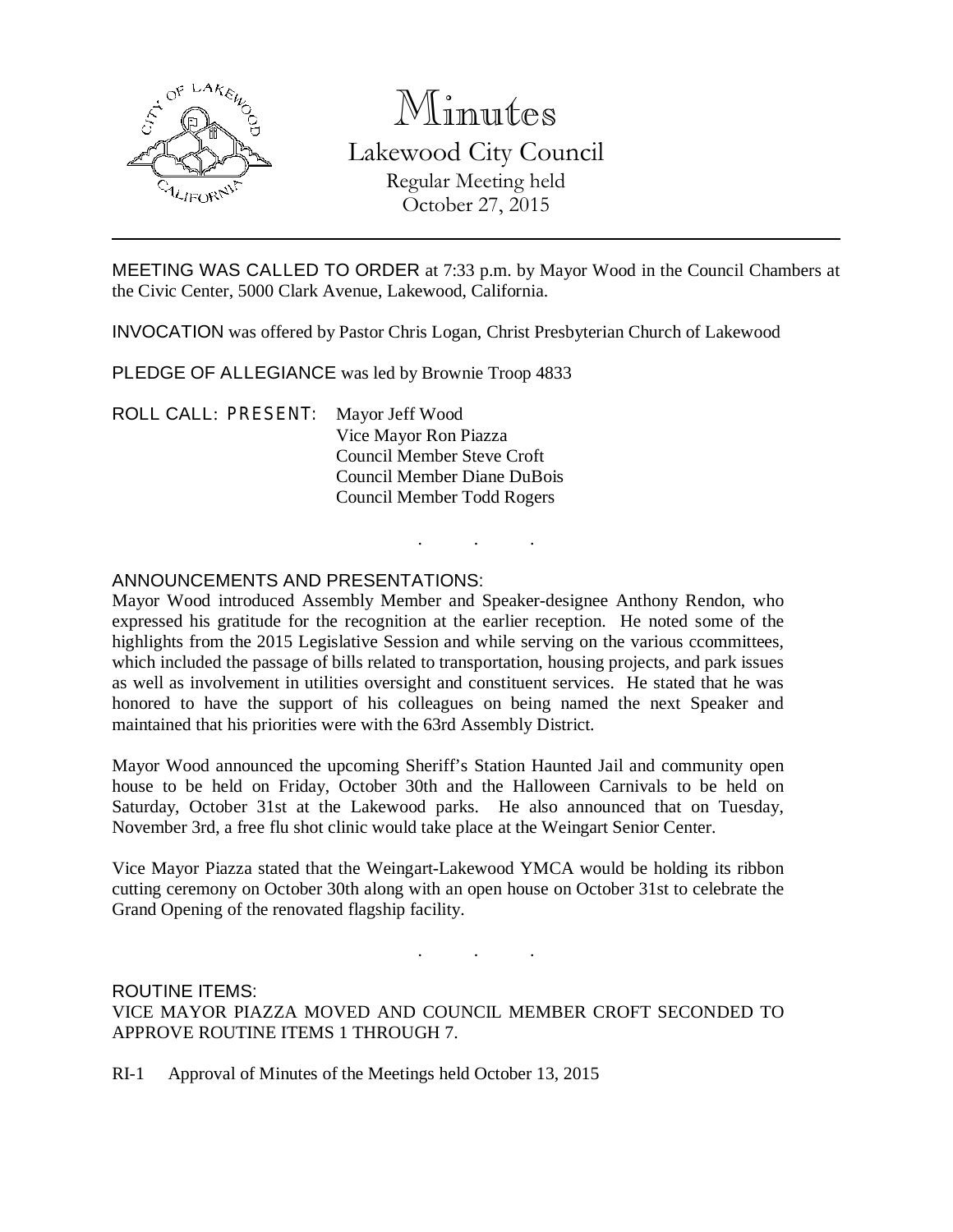City Council Minutes October 27, 2015 Page 2

ROUTINE ITEMS: - Continued

- RI-2 Approval of Personnel Transactions
- RI-3 Approval of Registers of Demands
- RI-4 Approval of Report of Monthly Investment Transactions
- RI-5 Approval of Quarterly Schedule of Investments
- RI-6 Approval of Agreement with Macerich for Lakewood Sheriff's Community Safety **Center**
- RI-7 Approval of Change Order for Public Works Project No. 2014-5, Del Valle Memorial **Project**

UPON ROLL CALL VOTE, THE MOTION WAS APPROVED:

AYES: COUNCIL MEMBERS: DuBois, Rogers, Piazza, Croft and Wood NAYS: COUNCIL MEMBERS: None

## 1.1 • AWARD OF BID FOR PUBLIC WORKS PROJECT NO. 2015-2R, PALMS PARK COMMUNITY CENTER IMPROVEMENTS

. . .

Public Works Director Lisa Rapp made a presentation based on the memo contained in the agenda and stated five bids had been received for improvements to the Palms Park Community Center. The work would consist of removal and replacement of exterior and interior steel window systems, tenant improvements at two existing office locations, new flooring in lobby area and exercise room, and parking lot improvements in order to provide accessible parking stalls and accessible path of travel. She noted that the second lowest bidder had filed a protest claiming that the low bidder could not complete the project due to errors in the bid. She added that the low bidder provided responses to each item of protest and the City Attorney advised that there was no legal justification to reject the low bidder as non-responsive. It was the recommendation of staff that the City Council adopt the plans, specifications and working details of the project; reject the bid protest submitted by Omega Contractors; waive the minor irregularities in R-Dependable's bid; award the contract to the low bidder, R-Dependable Construction in the amount of \$277,365; authorize staff to approve a cumulative total of change orders, as necessary, not to exceed \$44,000; and appropriate \$121,018 of Proposition A funds and \$236,100 of General Funds for the project.

Mayor Wood opened the public hearing at 7:51 p.m. and called for anyone in the audience wishing to address the City Council on this matter. There was no response.

### VICE MAYOR PIAZZA MOVED AND COUNCIL MEMBER DUBOIS SECONDED TO APPROVE STAFF'S RECOMMENDATIONS.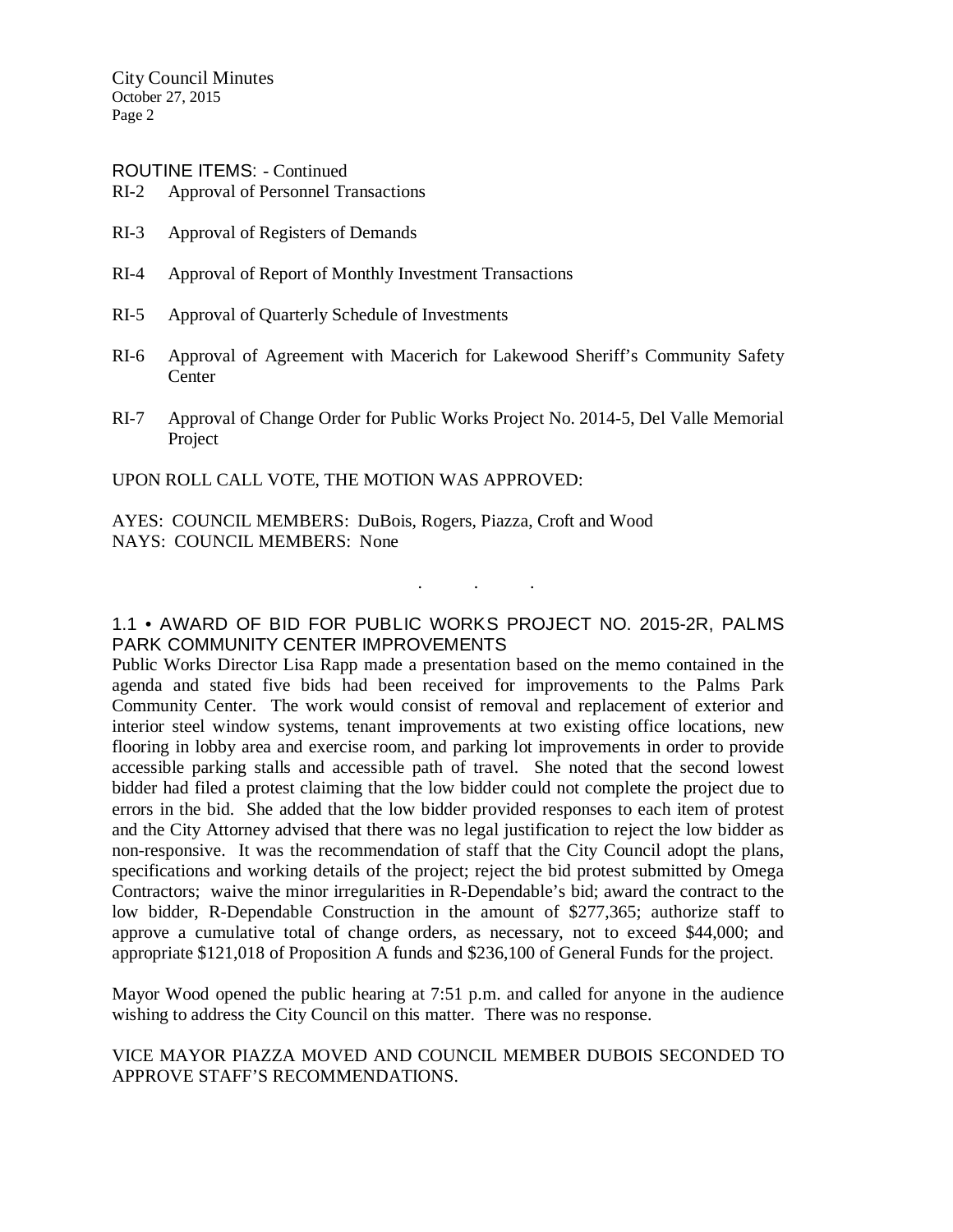### 1.1 • AWARD OF BID FOR PUBLIC WORKS PROJECT NO. 2015-2R, PALMS PARK COMMUNITY CENTER IMPROVEMENTS – Continued UPON ROLL CALL VOTE, THE MOTION WAS APPROVED:

#### AYES: COUNCIL MEMBERS: DuBois, Rogers, Piazza, Croft and Wood NAYS: COUNCIL MEMBERS: None

Council Member DuBois commended staff on the diligent completion of the bid process and in securing the lowest responsible bidder.

1.2 • AWARD OF BID FOR PUBLIC WORKS PROJECT NO. 2015-5, THE CENTRE AT SYCAMORE PLAZA BOILER REPLACEMENT

. . .

The Director of Public Works made a presentation based on the memo in the agenda and reported that three bids had been received for replacement of the hydronic and domestic boilers at the Centre. The project consisted of the removal of existing seventeen year old boilers, removal of existing air compressors no longer in use and installation of the new high efficiency boilers with related equipment. It was the recommendation of staff that the City Council adopt the plans, specifications, addendum and working details for Public Works Project No. 2015-5; award a contract to RKDM Environmental Energy Services in the amount of \$121,921; authorize staff to approve a cumulative total of change orders, as necessary, not to exceed \$25,000; ratify \$11,077 in expenses paid to Meyer & Associates for architectural and construction support services; and ratify \$2,845 in expenses paid to MHP Structural Engineers for engineering services.

In response to Council Member Croft's inquiry regarding the impacts to the Centre's operations, Ms. Rapp stated that the installation portion of the project would occur after the busy holiday season.

Mayor Wood opened the public hearing at 7:55 p.m. and called for anyone in the audience wishing to address the City Council on this matter. There was no response.

COUNCIL MEMBER ROGERS MOVED AND COUNCIL MEMBER DUBOIS SECONDED TO APPROVE STAFF'S RECOMMENDATIONS. UPON ROLL CALL VOTE, THE MOTION WAS APPROVED:

AYES: COUNCIL MEMBERS: DuBois, Rogers, Piazza, Croft and Wood NAYS: COUNCIL MEMBERS: None

Vice Mayor Piazza echoed Council Member DuBois' earlier remarks by expressing his appreciation of staff's attention to detail and careful consideration of the City's resources.

. . .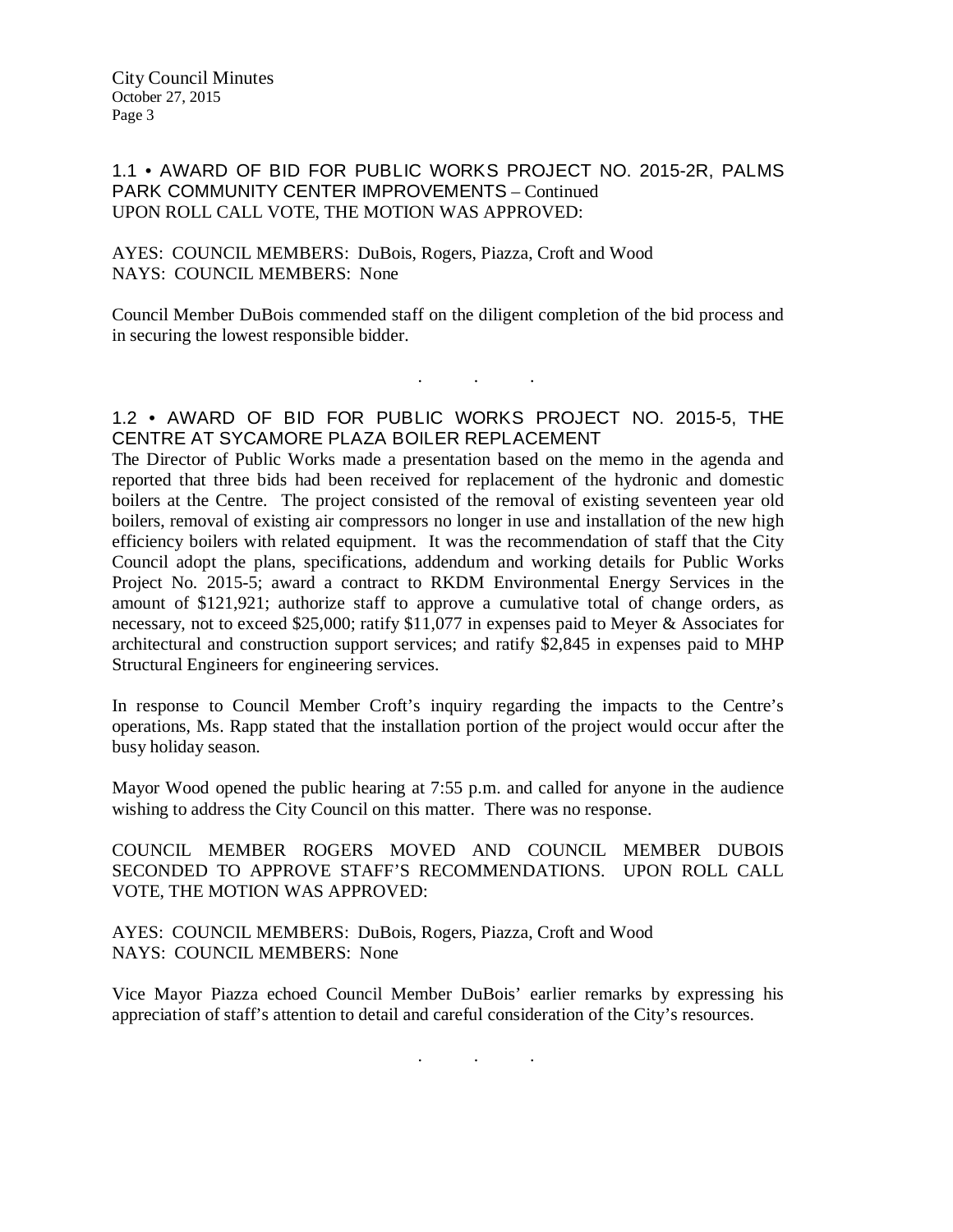2.1 • SECOND READING AND ADOPTION OF ORDINANCE NO. 2015-8; AMENDING MUNICIPAL CODE PERTAINING TO AMENDMENT PROCEDURES City Attorney Steve Skolnik advised that the proposed ordinance had been introduced at the last City Council meeting and was presented for second reading and adoption at this time.

ORDINANCE NO. 2015-8; AN ORDINANCE OF THE CITY COUNCIL OF THE CITY OF LAKEWOOD REPEALING, PART 11 OF CHAPTER 3 OF ARTICLE IX OF THE LAKEWOOD MUNICIPAL CODE REGARDING ADDITIONAL AMENDMENT PROCEDURES FOR ZONING RELATED APPLICATIONS

COUNCIL MEMBER ROGERS MOVED AND COUNCIL MEMBER CROFT SECONDED TO ADOPT ORDINANCE NO. 2015-8. UPON ROLL CALL VOTE, THE MOTION WAS APPROVED:

AYES: COUNCIL MEMBERS: DuBois, Rogers, Piazza, Croft and Wood NAYS: COUNCIL MEMBERS: None

#### 3.1 • 2015 HALLOWEEN CARNIVALS

Lisa Litzinger, Director of Recreation and Community Services, displayed slides and made a presentation based on the memo in the agenda. She reported that Halloween carnivals were featured at eight City parks and had been among the most well attended events of the year. She stated that the carnival elements included over 200 game booths, contests and decorations centered on popular and recognizable themes as well as inflatable slides and bouncers. She encouraged attendance at the various carnivals explaining that they provided a safe alternative for kids.

. . .

Vice Mayor Piazza reminded drivers to maintain a safe driving speed and to pay special attention for the safety of children on streets.

. As we have the set of  $\mathcal{A}$  , and  $\mathcal{A}$ 

#### SUCCESSOR HOUSING ACTIONS

1. Approval of Registers of Demands COUNCIL MEMBER CROFT MOVED AND VICE MAYOR PIAZZA SECONDED TO APPROVE THE REGISTERS OF DEMANDS. UPON ROLL CALL VOTE, THE MOTION WAS APPROVED:

AYES: COUNCIL MEMBERS: DuBois, Rogers, Piazza, Croft and Wood NAYS: COUNCIL MEMBERS: None

. . .